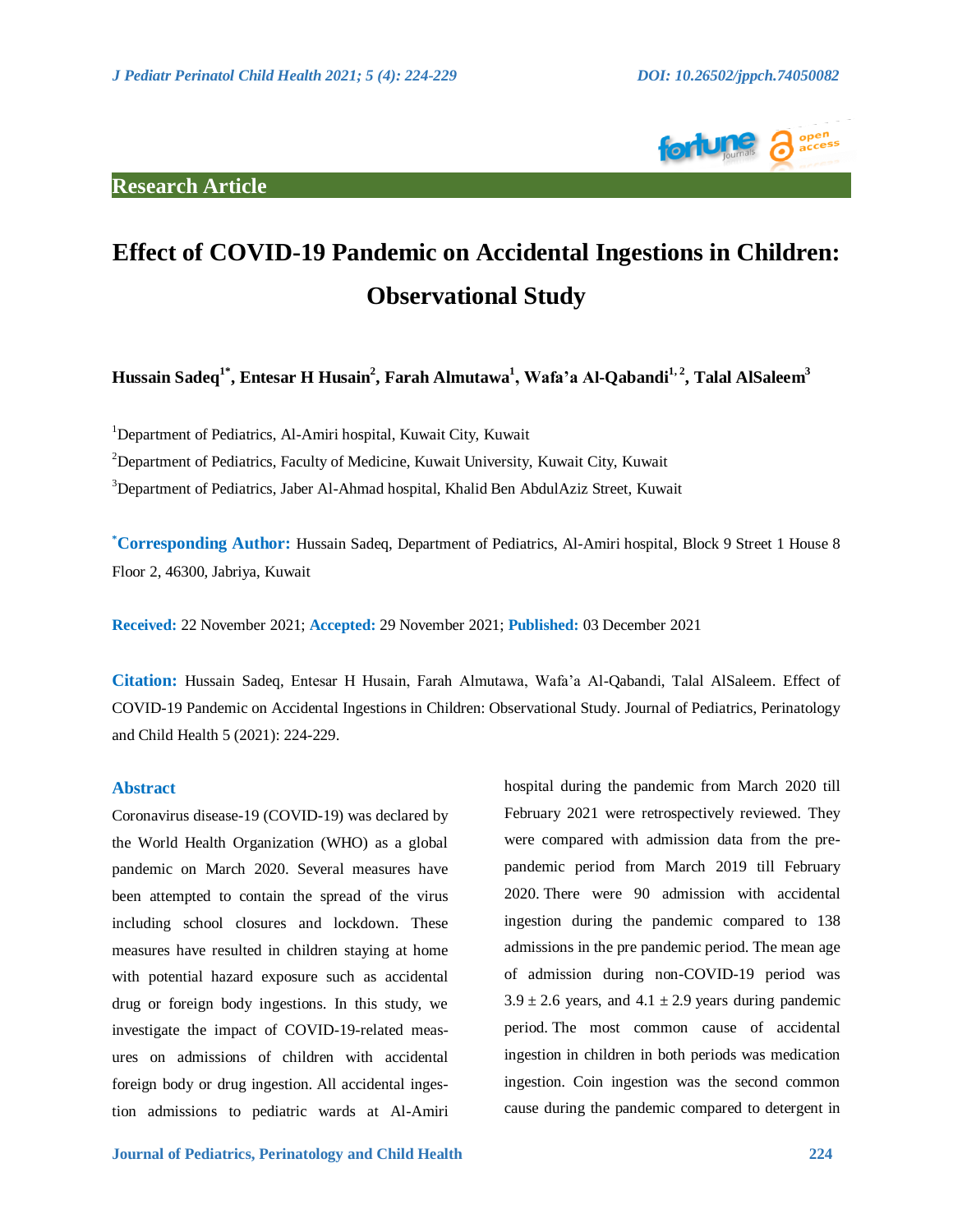the pre-pandemic period. During COVID-19 pandemic, there was a reduction in hospitalization with accidental ingestion. However, this should emphasize the significance of family availability and constant observation of children at home as an important safety measure.

**Keywords:** Drug; Foreign body; Ingestion; Children; Pediatric; COVID-19

# **1. Introduction**

Coronavirus disease-19 (COVID-19) is a new emerging disease affecting millions of people around the world [1]. This disease is caused by a novel coronavirus called Severe Acute Respiratory Syndrome Coronavirus 2 (SARS‐CoV‐2) [2]. COVID-19 was declared by the World Health Organization (WHO) as a global pandemic on March 11, 2020 [3]. During this pandemic, governments have applied many measures to minimize the spread of the virus including school closures and lockdown [4, 5]. The first confirmed COVID-19 case in Kuwait was detected on February 24, 2020 [6]. Since then, the country was between full lockdown and partial curfew measures [5, 6]. In addition, schools and day cares were closed forcing children to stay at home [5, 6]. These two measures had resulted in lifestyle change of families and children leading to an increased burden on families managing their children at home with potential hazard exposure [4, 7, 8]. In India, the national lockdown had led to increase in cases of foreign body lodgments in ears, nose, or throat among children [9]. In Italy, a dramatic increase in batteries ingestions in children during the lockdown was observed [7]. We aim in this study to evaluate the impact of COVID-19-related measures on the number of cases of accidental foreign body or drug ingestion among children compared to the preceding year.

### **2. Materials and Methods**

This is a retrospective chart review of all accidental ingestion admissions to pediatric wards at Al-Amiri hospital during the pandemic from March 2020 till February 2021. This was compared with data from the pre-pandemic admissions from March 2019 till February 2020. Data were collected from patients' medical charts after being retrieved from the medical record department. The collected data included age, gender, month of admission, type of ingested material, and outcome. The subjects were all children aged 12 years or less admitted with confirmed or suspected accidental foreign body or drug ingestion. All children with food impaction or aspiration were excluded from the study. We analyzed the data and computed descriptive analysis of all variables using Statistical Package for Social Sciences (SPSS) version 27 (International Business Machines (IBM) Corporation, Chicago, IL, U.S.). This study was reviewed and ethically approved by the Review Board of the Ministry of Health of Kuwait.

### **3. Results**

There were 138 cases of accidental ingestions admitted during non-COVID-19 period (March 2019 to February 2020) representing 4.5% of all admissions. There were 90 cases admitted in the COVID-19 pandemic period (March 2020 to February 2021) representing 5.7% of all admissions. Figure 1 compares the number of cases of accidental ingestions admitted per month during the two periods of the study. The mean age of admission during non-COVID-19 period was  $3.9 \pm 2.6$  years, and  $4.1 \pm 2.9$ years during pandemic period. Toddlers were the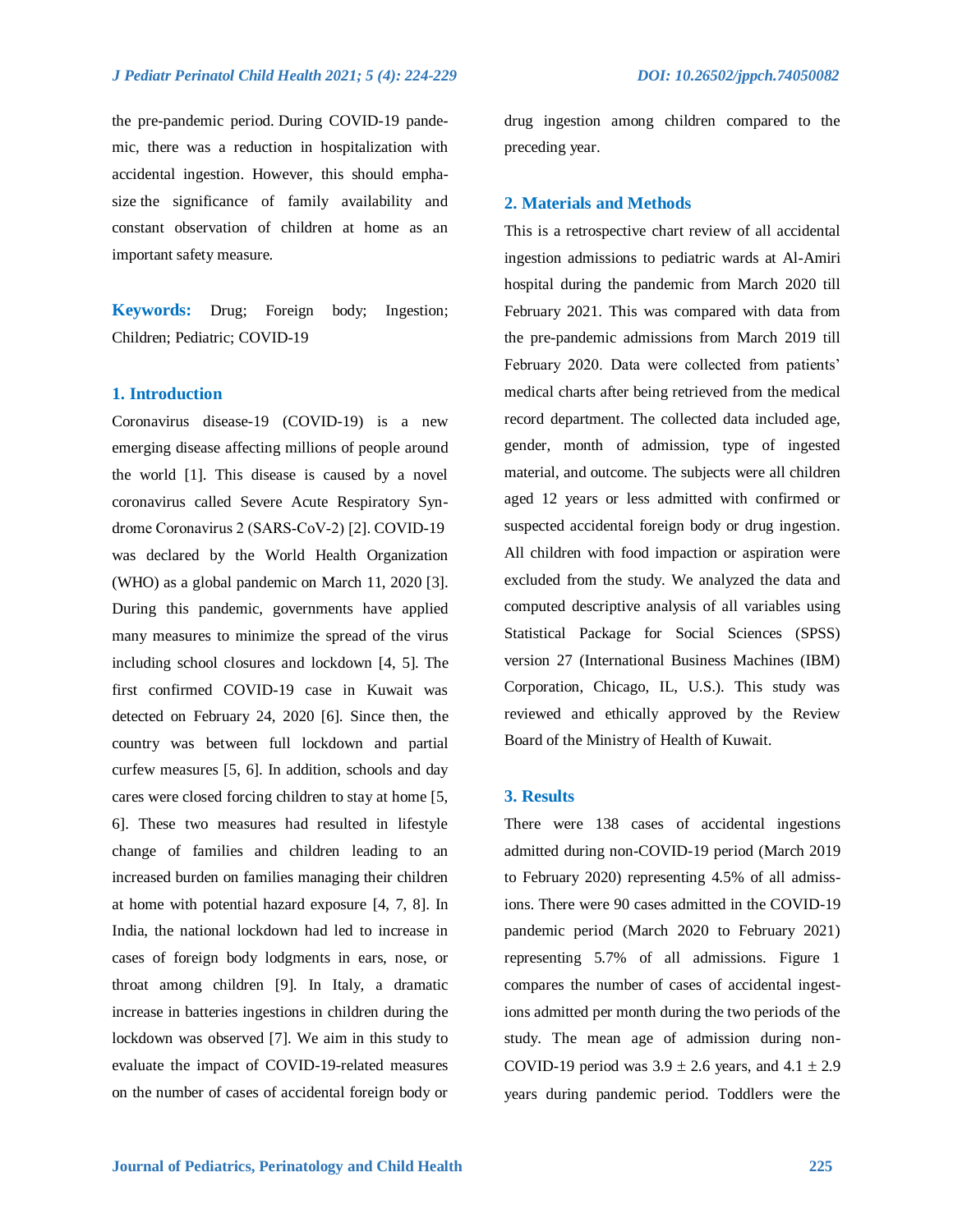### *J Pediatr Perinatol Child Health 2021; 5 (4): 224-229 DOI: 10.26502/jppch.74050082*

highest group in both periods (41% in the non-COVID-19 and 44% in the COVID-19 period). Males were more dominant in both periods; 80 (58%) during non-COVID-19 period, and 48 (53.3%) during COVID-19 pandemic.

Solid objects ingestion was found in 76 cases (55%) in the non-COVID-19 period, and in 53 cases (59%) in the COVID-19 period. Endoscopic or bronchoscopic removal of the ingested solid was needed in

25 patients (33%) in the non-COVID period and in 16 cases (30%) during COVID time. The most common cause of accidental ingestion in children in both periods was medication. Coin ingestion was more documented during the pandemic in 16 cases (18%) compared to 15 cases (11%). Patients' characteristics and details of the ingested items are listed in table 1. The means and proportions of the two periods of the study were compared for significance and none was significantly associated.



**Figure 1:** Cases of accidental ingestions.

| <b>Characteristics</b>             | Mar. 2019 – Feb. 2020     | Mar. 2020 - Feb. 2021     |
|------------------------------------|---------------------------|---------------------------|
| Total cases of FB ingestions       | 138 cases                 | 90 cases                  |
| Age in years range (mean $\pm$ SD) | $0.6 - 11.6(3.9 \pm 2.6)$ | $0.9 - 11.9(4.1 \pm 2.9)$ |
| Age groups $(N, %)$                |                           |                           |
| Infants $(< 1$ year)               | $10(7.2\%)$               | $4(4.5\%)$                |
| Toddlers (1-3 years)               | 57 (41.4%)                | 40 (44.5%)                |
| Pre-school age (3-5 years)         | 35 (25.4%)                | 25 (27.7%)                |
| School age (5-12 years)            | 36 (26%)                  | 21(23.3%)                 |
| Gender $(N, %)$                    |                           |                           |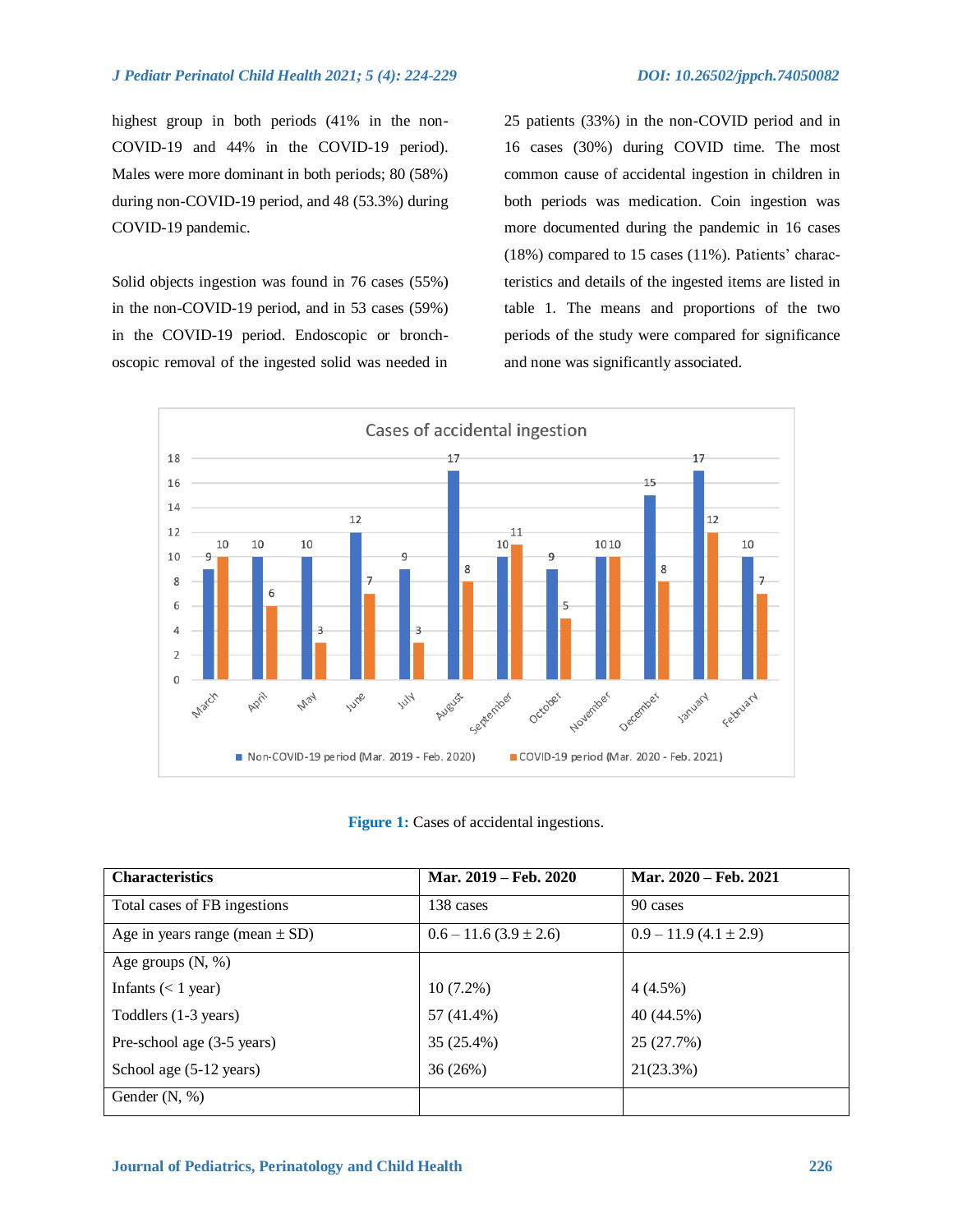*J Pediatr Perinatol Child Health 2021; 5 (4): 224-229 DOI: 10.26502/jppch.74050082*

| Male                                 | 80(58%)    | 48 (53.3%)   |
|--------------------------------------|------------|--------------|
| Female                               | 58 (42%)   | 42 (46.7%)   |
| Nationality (N, %)                   |            |              |
| Kuwaiti                              | 94 (68.1%) | 62 (68.9%)   |
| Non-Kuwaiti                          | 44 (31.9%) | 28 (31.1%)   |
| Liquid FB or drug ingestion $(N, %)$ | 62 (44.9%) | $37(41.1\%)$ |
| Solid FB ingestion $(N, %)$          | 76 (55.1%) | 53 (58.9%)   |
| Removed by procedure                 | 25 (32.9%) | $16(30.1\%)$ |
| Passed by itself                     | 51 (67.1%) | 37 (69.9%)   |
| Type of foreign body $(N, %)$        |            |              |
| <b>Button battery</b>                | 17(12.3%)  | $10(11.1\%)$ |
| Coin                                 | 15(10.9)   | 16(17.8%)    |
| Detergent                            | 18 (13%)   | $5(5.6\%)$   |
| Drug                                 | 41 (29.7%) | 26(28.9)     |
| Kerosene                             | $1(0.7\%)$ | $4(4.4\%)$   |
| Magnet                               | $5(3.6\%)$ | $5(5.6\%)$   |
| Metal object                         | 23 (16.7%) | 11(12.2)     |
| Other*                               | $5(3.6\%)$ | $0(0\%)$     |
| Pesticide                            | $2(1.4\%)$ | $2(2.2\%)$   |
| Plastic object                       | 11(8%)     | 11 (12.2%)   |

 $FB = foreign body$ 

 $* = 2$  marble glass balls, 1 glass piece, 1 sticker, and 1 wooden toothpick

# **4. Discussion**

Nation-wide lockdown and infection-containment measures during COVID-19 crisis has abruptly modified the lifestyle in many societies [5, 7, 8, 9]. Apart from posing a health-related threat, COVID-19 pandemic had impacted the well-being of children and families such as financial insecurity, caregiving burden, and confinement-related stress [9]. During COVID-19 pandemic, school closure, lockdown and parents' reluctance to visit the hospitals have reduced hospitalizations and pediatric emergency visits [10, 11]. In our study, there was a reduction of cases of accidental ingestion during the pandemic compared

to the pre-pandemic admissions. Lelak and her colleagues have reported a similar finding of reduction in accidental ingestions by 6.3% in United Stated from March to December 2020 compared to the pre-pandemic period [12].

Our study showed a unique finding of decreased rate of admissions especially during nationwide partial curfew and full lockdown (from March 22, 2020 till August 30, 2020). We speculate that school closure during lockdown led to constant caregiving observation from parents and caregivers at home. Moreover, this could be due to the fact that parents were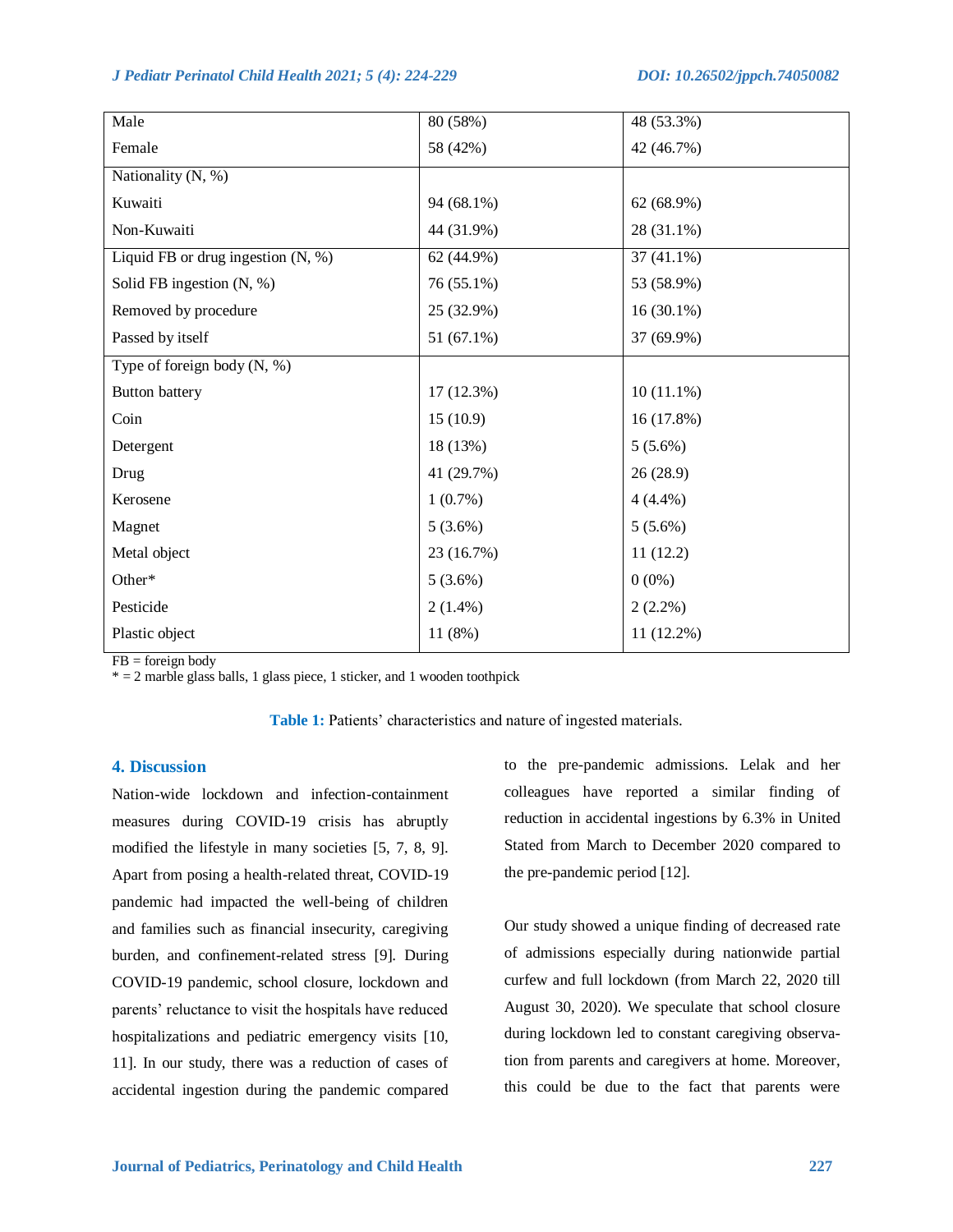# *J Pediatr Perinatol Child Health 2021; 5 (4): 224-229 DOI: 10.26502/jppch.74050082*

reluctant to visit the hospitals during the pandemic crisis and observed their children at home without consulting medical services. The number of cases declined during the full national lockdown (from May 10, 2020 till May 30, 2020), but a rise in numbers of cases were noticed when the country started to open again. While medications ingestion was the most common cause of accidental ingestion in children in both periods in our study, there have been reports about other causes of ingestion during the pandemic. Antonio Pizzol and his colleagues have found a dramatic increase in batteries ingestions in children, a potentially fatal event, during the COVID-19 pandemic lockdown [7]. Hand sanitizers have become the newly recognized ingested material during the pandemic [13] Patider et al. have reported a 5-year-old child presenting with ataxia after ingestion of ethyl alcohol-based sanitizer [14].

### **5. Conclusions**

In conclusion, during COVID pandemic there was a decline in the number of cases admitted with accidental ingestion among children compared to the pre-pandemic period. This was a result of the lock down and constant observation of families to their children at home. While medications were the main reason of accidental ingestion, it is important to note that globally during the pandemic, new causes for ingestion have emerged like batteries and sanitizer solutions. This mandates the need to re-advocate child safety at home among families in Kuwait. All medicine should be stored up, away, and out of sight and reach of children at all times. Toddlers should be monitored to avoid such incidences. Older children must be educated about the serious outcome related of foreign body ingestion.

### **Funding**

No funding sources.

### **Conflict of Interest**

None declared.

### **References**

- 1. Dong E, Du H, Gardner L. An interactive web-based dashboard to track COVID-19 in real time. Lancet Infect Dis 20 (2020): 533- 534.
- 2. Oualha M, Bendavid M, Berteloot L, et al. Severe and fatal forms of COVID-19 in children. Arch Pediatr 27 (2020): 235-238.
- 3. World Health Organization (WHO). WHO Director-General's opening remarks at the media briefing on COVID-19 (2020).
- 4. Kharroubi S, Saleh F. Are Lockdown Measures Effective Against COVID-19?. Front Public Health 8 (2020): 549692.
- 5. Danah Alsharrah, Fatemah Alhaddad, Munirah Alyaseen, et at. Clinical characteristics of pediatric SARS-CoV-2 infection and coronavirus disease 2019 (COVID-19) in Kuwait. J Med Virol 93 (2021): 3246-3250.
- 6. Abdullah Alshukry, Hamad AliID, Yaseen Ali, et al. Clinical characteristics of coronavirus disease 2019 (COVID-19) patients in Kuwait. PLoS One 15 (2020): e0242768.
- 7. Antonio Pizzol, Caterina Rigazio, Pier Luigi Calvo, et al. Foreign-body Ingestions in Children During COVID-19 Pandemic in a Pediatric Referral Center. JPGN Rep 1 (2020): e018.
- 8. Prime H, Wade M, Browne D. Risk and